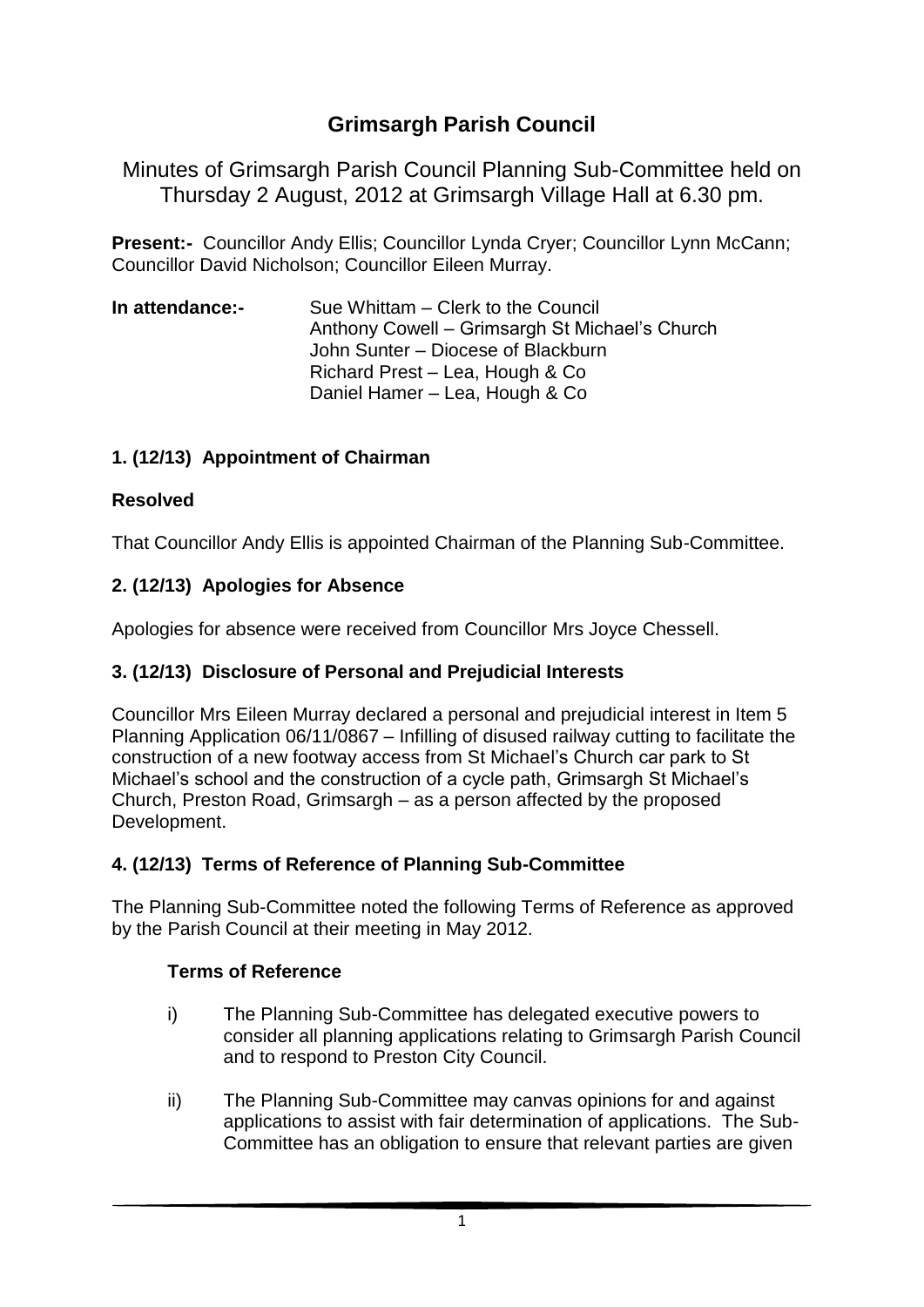an adequate hearing – applicants, as well as objectors, will have the opportunity to speak at meetings in accordance with Grimsargh Parish Council Standing Orders.

- iii) A record of all planning applications, the responses and eventual results shall be noted in the minutes of meetings.
- iv) The Sub-Committee will meet as the workload requires, with a minimum of 3 days clear notice given.
- v) All members of the Planning Sub-Committee shall try to attend a Planning Training Workshop organised by LALC or other appropriate body.

**5. (12/13) Planning Application 06/11/0867 Infilling of disused railway cutting to facilitate the construction of a new footway access from St Michael's Church car park to St Michael's school and the construction of a cycle path, Grimsargh St Michael's Church, Preston Road, Grimsargh.** (Councillor Mrs Eileen Murray declared a personal and prejudicial interest in this item and left the room for the discussion and decision).

Councillor Mrs Eileen Murray explained to the Sub-Committee that she had originally objected to this Planning Application but after further discussion with representatives from the Parochial Church Council had come to a satisfactory agreement. A copy of a letter she had sent to Lancashire County Council was circulated to the Parish Council for information. Councillor Mrs Murray then left the room. The Clerk read out an e mail from a local resident who had originally objected to the Planning Application and this confirmed that she was now happy with the amended plans. It was noted that the plans had been significantly revised since the first planning application.

The Chairman, Councillor Andy Ellis then welcomed Anthony Cowell to the meeting. Anthony had come along as a representative of the Parochial Church Council to explain the amended proposals for this planning application. He explained that the Church and the school had been looking for a pathway to be constructed for a number of years as all concerned recognised that the safety of the children was important. He explained that originally four objections to the planning application had been received and that he had been working closely with the objectors to come to a satisfactory conclusion.

It was noted that the original objections had focussed on key main points. One of these was the loss of amenity. Anthony explained that the revised drawings significantly reduced the amount of infill and therefore the height of the proposed pathway. There would be some infill but this was being kept to a minimum. The railway cutting would be suitably planted and screened. One of the issues raised in the original Parish Council objection was the drainage. Anthony explained that the drainage would not be affected by the development and that the original drain from the 1840's was still in excellent condition and would continue to work as at present.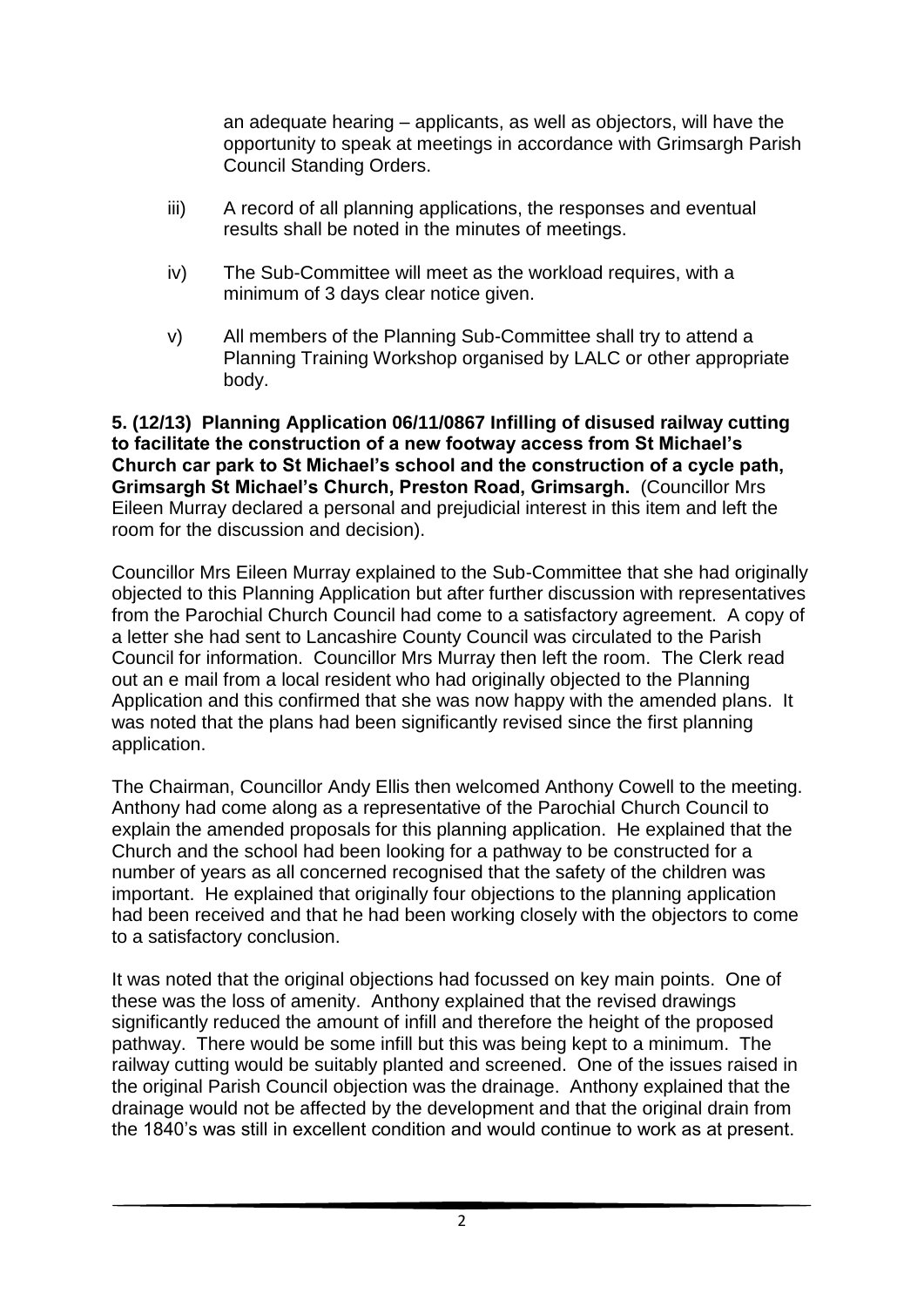Anthony also explained that with regard to the concern about the width of the path. This was a standard width as drawn up by the engineers at Lancashire County Council. With regards to the lady at the end house Anthony confirmed that she was happy with the development and was not concerned about the path.

Councillor David Nicholson asked about future plans for the whole of the cutting used as a cycle way and had Preston City Council given any indication about this. Anthony explained that as far as he was aware the landowners below the church would not give permission for a cycle way to cross their property so this was highly unlikely.

Councillor Mrs Lynn McCann asked about the security features for the pathway including gates to protect the children. Anthony confirmed that Lancashire County Council was dealing with this and as the experts would ensure that the children's safety was paramount. Councillor Mrs Lynn McCann also asked about the path being near to the end house and had consideration been given to moving the path nearer to the church. Anthony explained that the lady at the end house was happy with the proposals and the path could not be nearer to the church wall due to the presence of newts. This design had been drawn up by Lancashire County Council taking into account comments from all involved.

Councillor Andy Ellis read out the e mail from Councillor Mrs Joyce Chessell who was unable to attend the meeting. Her concern was that the path was fit for purpose and that it would not be prone to flooding. Anthony explained that the path would be constructed to Lancashire County Council standards and there would be no flooding. Councillor Mrs Lynn McCann asked about the school playing field and hoped that the boggy field would not be made worse by the construction of the pathway.

Councillor Mrs Lynda Cryer asked about the concerns with regard to the septic tanks. Anthony confirmed that these would not be touched and all drainage would be fine. He also confirmed that the area behind the church would be grass and retained for the newts. With regard to the chestnut tree behind 101 Preston Road, this would be retained.

The Chairman asked for the members to vote on this Planning Application and it was unanimously agreed that the plans as amended and now presented should be agreed and that the Parish Council looked forward to the path being constructed as soon as possible.

## **Resolved**

That Planning Application 06/11/0867 for the infilling of disused railway cutting to facilitate the construction of a new footway access from St Michael's Church car park to St Michael's school and the construction of a cycle path, Grimsargh St Michael's Church, Preston Road, Grimsargh, as now presented is approved by the Planning Sub-Committee.

Councillor Mrs Eileen Murray returned to the meeting.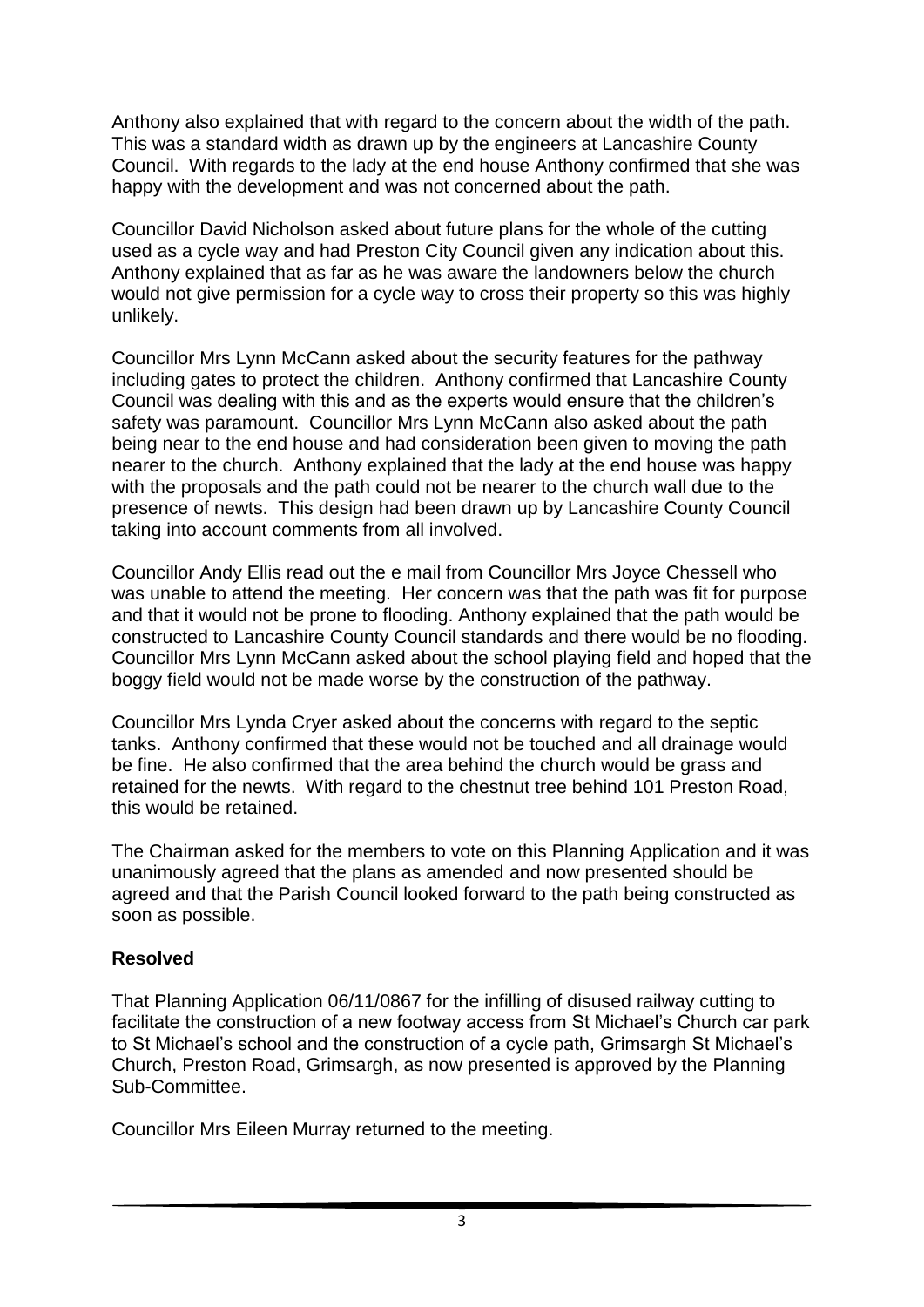#### **6. (12/13) Planning Application 06/2012/0527 Residential development comprising 5no dwellings, access road and parking (outline application) land to rear of St Michael's vicarage, 46 Preston Road, Grimsargh.**

The Chairman, Councillor Andy Ellis welcomed John Sunter from the Diocese of Blackburn, Richard Prest and Daniel Hamer from Lea Hough & Co to the meeting. John Sunter gave the background to the planning application from a Diocesan point of view. He explained that the current vicarage was costing too much to run and had been rented out for most of last year. What the Diocese would like was for one of the new houses being built in the grounds of the vicarage to be retained for the vicar.

Daniel Hamer explained to the Parish Council that the proposal was to build up to five dwellings at the back of the vicarage. There would be a realignment of the hedgerow to the South. There were Tree Preservation Orders (TPO's) on a number of trees in the vicarage grounds and these would in the main be retained.

Councillor David Nicholson said that the vicarage was on a large site and the existing building was historically interesting however, it was not deemed suitable for listed building status. Although the Diocese had indicated their wish that the vicarage should be retained there was nothing to stop it being sold for renovation as a family home.

Reference was made to local listing and it was felt that the Parish Council should look into this for the vicarage building itself.

Councillor Mrs Eileen Murray referred to the Sites for Preston document and the need for possible extra care housing in the village and maybe a pharmacy and asked if the Diocese had considered this type of housing. John Sunter explained that the vicarage was slightly remote from the post office and shops and did not feel that this was appropriate. With regard to consulting the congregation he explained that some representations had been received and the current vicar had been consulted.

The Clerk read an email from two local residents objecting to the proposed development. Councillor David Nicholson explained that he had canvassed the neighbours near to the proposed development and out of 12 properties 9 people had been at home with 7 residents against and 2 neutral.

John Sunter explained that if Planning Permission for the site was not granted then the Diocese was going to sell the whole site. If Planning Permission was granted then the five plots would be sold to a developer with one earmarked for the vicar. It was not the plan at the moment to sell the vicarage building itself but this had not been ruled out.

Anthony Cowell was given permission to ask a question and he asked why couldn't the Diocese not just keep the vicarage and use it for the vicar? John Sunter said that the building was not fit for purpose due to restrictions on how vicars should deal with members of the public in their own homes and the family part needed to be completely separate.